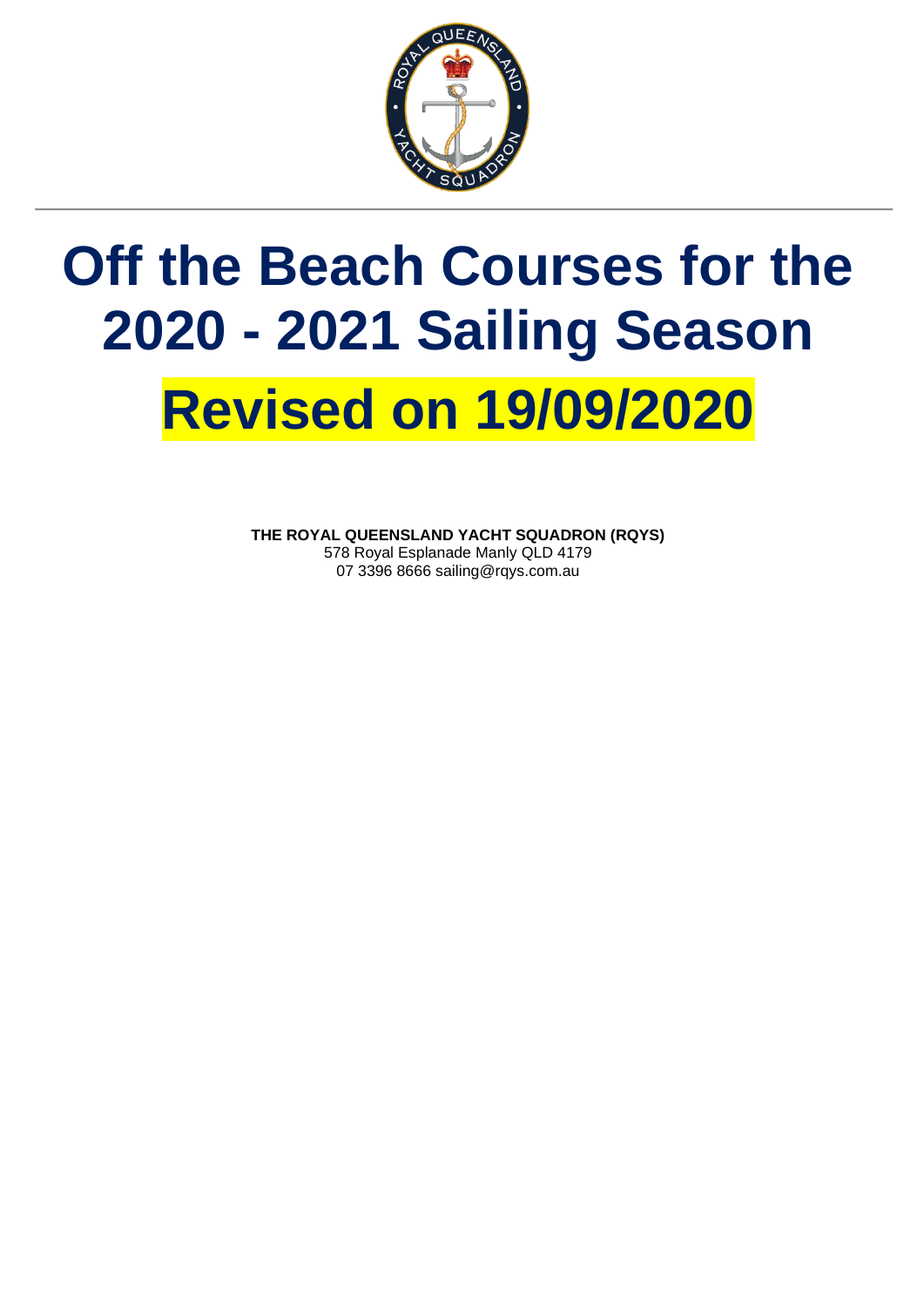## **Southern Course (Revised)**

| <b>CODE</b>      | <b>COURSE</b>                                                         | <b>MARKS DESCRIPTION</b>                                                                                                                                                           |  |
|------------------|-----------------------------------------------------------------------|------------------------------------------------------------------------------------------------------------------------------------------------------------------------------------|--|
| $\mathsf{I2}$    | Start $-1 - 4s/4p - 1 - 2 - 3p - 5 - F$ in ish                        | Marks 1, 2, 5: Yellow Inflatables<br>Marks 1a & 2a: Purple Inflatables<br>Start Pin, Finish Pin, 3s/3p & 4s/4p: Orange<br>Inflatables<br>Change Mark White & Black Band Inflatable |  |
| $\mathsf{I}3$    | Start $-1 - 4s/4p - 1 - 4s/4p - 1 - 2 - 3p - 5 - F$ inish             |                                                                                                                                                                                    |  |
| <b>O1</b>        | $Start - 1 - 2 - 3p - 5 - Finish$                                     |                                                                                                                                                                                    |  |
| <b>O2</b>        | Start $-1 - 2 - 3s/3p - 2 - 3p - 5 - F$ inish                         |                                                                                                                                                                                    |  |
| <b>O3</b>        | Start $-1 - 2 - 3s/3p - 2 - 3s/3p - 2 - 3p - 5 - F$ inish             |                                                                                                                                                                                    |  |
| 12a              | Start – 1a – 4s/4p – 1a – 2a – 3p – 5 - Finish                        |                                                                                                                                                                                    |  |
| 13a              | Start - 1a - 4s/4p - 1a - 4s/4p - 1a - 2a - 3p - 5 - Finish           |                                                                                                                                                                                    |  |
| O <sub>1</sub> a | $Start - 1a - 2a - 3p - 5 - Finish$                                   |                                                                                                                                                                                    |  |
| O <sub>2</sub> a | Start – $1a - 2a - 3s/3p - 2a - 3p - 5 - F$ inish                     |                                                                                                                                                                                    |  |
| <b>O3a</b>       | Start - $1a - 2a - 3s/3p - 2a - 3s/3p - 2a - 3p - 5 - Finish$         |                                                                                                                                                                                    |  |
| <b>T1</b>        | Start $-1a-3p-5$ - Finish                                             |                                                                                                                                                                                    |  |
| <b>T2</b>        | Start- $1a - 4s/4p - 1a - 3p - 5 - F$ inish                           |                                                                                                                                                                                    |  |
|                  | <b>AIMD</b><br>2a<br>4s<br>3s<br>3p<br><b>START</b><br>Finish SI 12.1 | 1a<br>4p<br><b>FINISH SI 12.2</b>                                                                                                                                                  |  |
|                  | $\overline{\mathbf{5}}$                                               |                                                                                                                                                                                    |  |